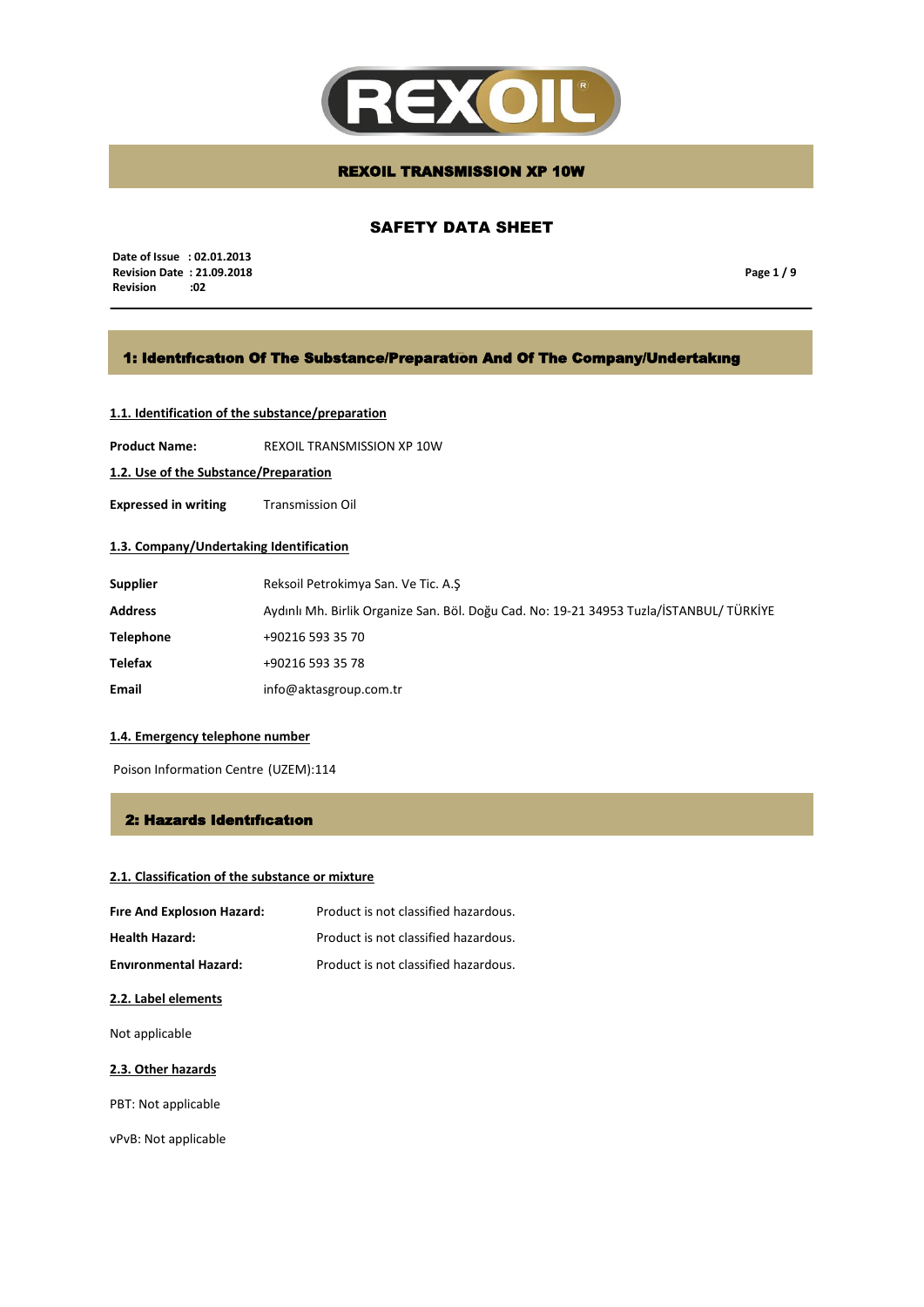

## SAFETY DATA SHEET

 **Date of Issue : 02.01.2013 Revision Date : 21.09.2018**  $Review$ 

**Page 2 / 9**

## 3: Composıtıon/Informatıon On Ingredıents

## **3.1. Substances**

| <b>Chemical name</b>                                            | Cas No                                                                              | <b>EC No</b> | Concentration(%) | <b>Classification</b>   |
|-----------------------------------------------------------------|-------------------------------------------------------------------------------------|--------------|------------------|-------------------------|
| Lubricating oils, C15-50,<br>hydrotreated neutral oil-<br>based | 74869-22-0                                                                          | 278-012-2    | 60-95            |                         |
| Long chain alkyl amine                                          |                                                                                     | 942-671-0    | $0, 1 - 0, 3$    | Acute Tox. 4, H302      |
|                                                                 |                                                                                     |              |                  | Acute Tox. 3, H311      |
|                                                                 |                                                                                     |              |                  | Acute Tox. 2, H330      |
|                                                                 |                                                                                     |              |                  | Skin Corr. 1B, H314     |
|                                                                 |                                                                                     |              |                  | Skin Sens. 1, H317      |
|                                                                 |                                                                                     |              |                  | Aquatic Acute 1, H400   |
|                                                                 |                                                                                     |              |                  | Aquatic Chronic 1, H410 |
| Alkyl phosphate                                                 | 190454-07-0                                                                         | 696-070-0    | $0, 1 - 0, 5$    | Skin Corr. 1B, H314     |
|                                                                 |                                                                                     |              |                  | Aquatic Chronic 3, H412 |
| Methacrylate copolymer                                          | Proprietary                                                                         |              | $0, 1 - 0, 3$    | Eye Irrit.2,H319        |
| <b>Alkyl Methacrylate</b>                                       | Proprietary                                                                         |              | 0,001-0,003      | Skin Irrit. 2, H315     |
|                                                                 |                                                                                     |              |                  | Eye Irrit.2, H319       |
|                                                                 |                                                                                     |              |                  | <b>STOT SE 3, H335</b>  |
|                                                                 |                                                                                     |              |                  | Skin Sens. 1, H317      |
|                                                                 |                                                                                     |              |                  | Aquatic Acute 1, H400   |
|                                                                 |                                                                                     |              |                  | Aquatic Chronic 1, H410 |
| <b>ADDITIONAL INFORMATION</b>                                   | Product containing mineral oil with less than 3% DMSO extract as measured by IP-346 |              |                  |                         |

### 4: First Aid Measures

## **4.1. Description of first aid measures**

- **Eye contact** In case of contact, immediately flush eyes with plenty of water for at least 15 minutes. Get medical attention immediately
- Skin contact **In case of contact**, immediately flush skin with plenty of water for at least 15 minutes while removing contaminated clothing and shoes. Get medical attention immediately.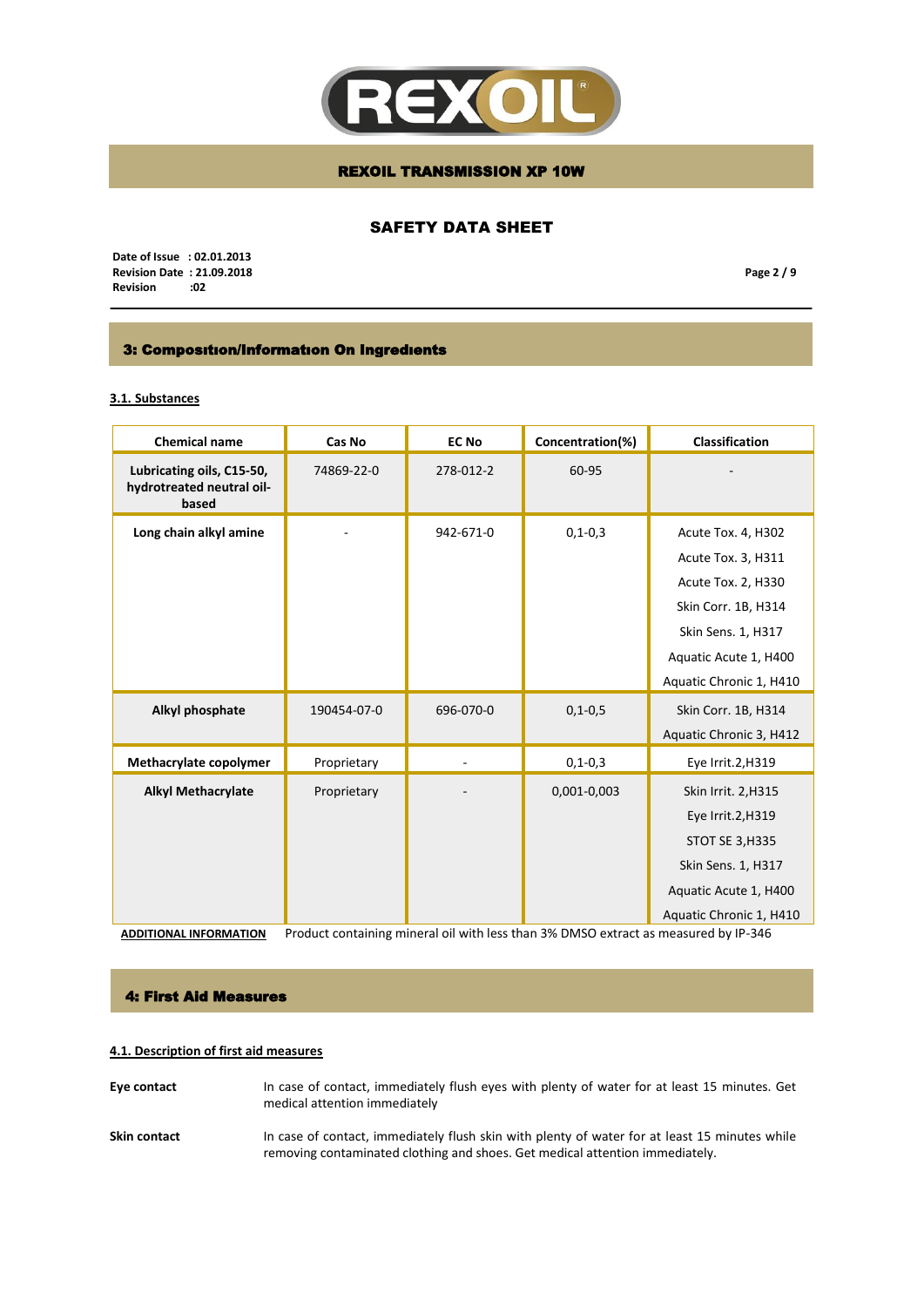

## SAFETY DATA SHEET

| Date of Issue : 02.01.2013<br><b>Revision Date: 21.09.2018</b><br><b>Revision</b><br>:02 | Page 3/9                                                                                                                                                             |
|------------------------------------------------------------------------------------------|----------------------------------------------------------------------------------------------------------------------------------------------------------------------|
| Ingestion                                                                                | Do not induce vomiting. Rinse mouth with water. Consult a physician.                                                                                                 |
| <b>Inhalation</b>                                                                        | If inhaled, remove to fresh air. If not breathing, give artificial respiration. If breathing is<br>difficult, give oxygen. Get medical attention if symptoms appear. |

#### **4.2. Most İmportant Symptoms And Effects, Both Acute And Delayed**

Not determined.

#### **4.3. Indication Of Any İmmediate Medical Attention And Special Treatment Needed**

**Notes to physician** Not applicable.

### 5: Firefighting Measures

### **5.1. Extinguishing Media**

| Suitable extinguishing<br>media             | In case of fire, use water spray (fog), foam, dry chemical or CO2. |
|---------------------------------------------|--------------------------------------------------------------------|
| <b>Unsuitable</b><br>extinguishing<br>media | Do not use water.                                                  |

#### **5.2. Special Hazards Arising From The Substance Or Mixture**

Decomposition products may include the following materials: carbon oxides (CO, CO2)

### **5.3. Advice For Firefighters**

Fire-fighters should wear positive pressure self-contained breathing apparatus (SCBA) and full turnout gear.

### 6: Accidental Release Measures

### **6.1. Personal Precautions, Protective Equipment And Emergency Procedures**

Immediately contact emergency personnel. Keep unnecessary personnel away. Use suitable protective equipment (section 8). Follow all fire-fighting procedures (section 5).

### **6.2. Environmental Precautions**

Try to restrict the release and prevent spread of the product into the environment. Collect liquid before it spreads into drains, the ground and waters.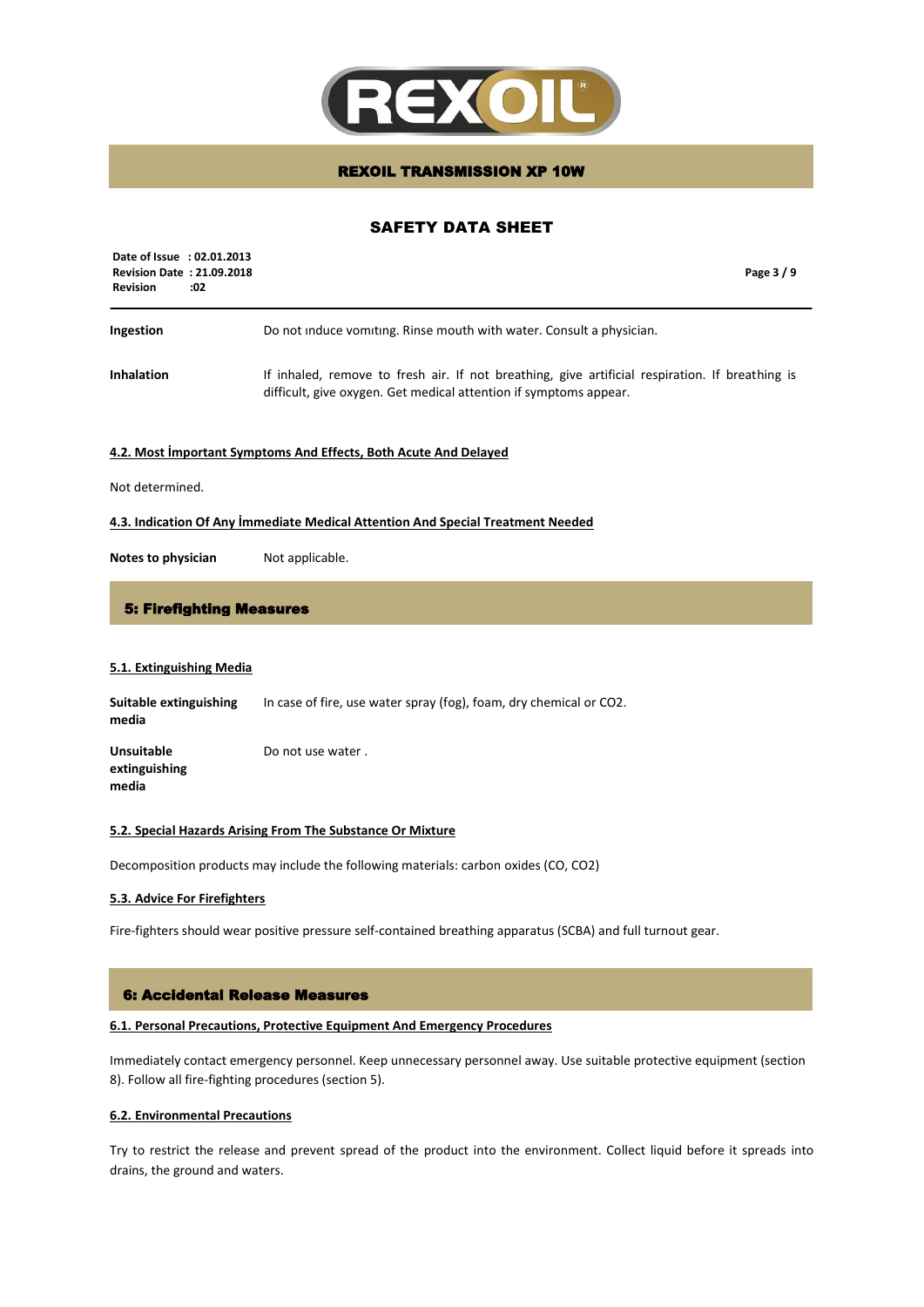

## SAFETY DATA SHEET

 **Date of Issue : 02.01.2013 Revision Date : 21.09.2018 Revision :02**

**Page 4 / 9**

### **6.3. Methods And Materials For Containment And Cleaning Up**

Immediately start clean-up of the liquid and contaminated soil. Small amounts can be collected using absorbent material. Product waste should be disposed in accordance with item 13. In case of spill, immediately contact local authorities.

## 7: Handlıng And Storage

#### **7.1. Precautions For Safe Handling**

Provide sufficient ventilation when handling the product. Wear protective equipment when needed. Wear safety shoes while handling containers.

### **7.2. Conditions For Safe Storage, İncluding Any İncompatibilities**

Keep container tightly closed. Keep container in a cool, well-ventilated area.

### **7.3. Specific End Use(s)**

Refer to section 1.2. or the extended SDS if applicable.

### 8: Exposure Controls/Personal Protection

#### **8.1. Threshold Limits**

TWA  $(8 h) : 5 mg/m<sup>3</sup>$ 

STEL (15 min) : 10 mg/m³

#### **8.2. Exposure Controls**

#### **8.2.1 Personal Protective Equipment**



### **8.2.2 Appropriate Engineering Controls**

Provide exhaust ventilation or other engineering controls to keep the airborne concentrations of vapors below their respective threshold limit value.

### **8.2.3 Individual Protection Measures**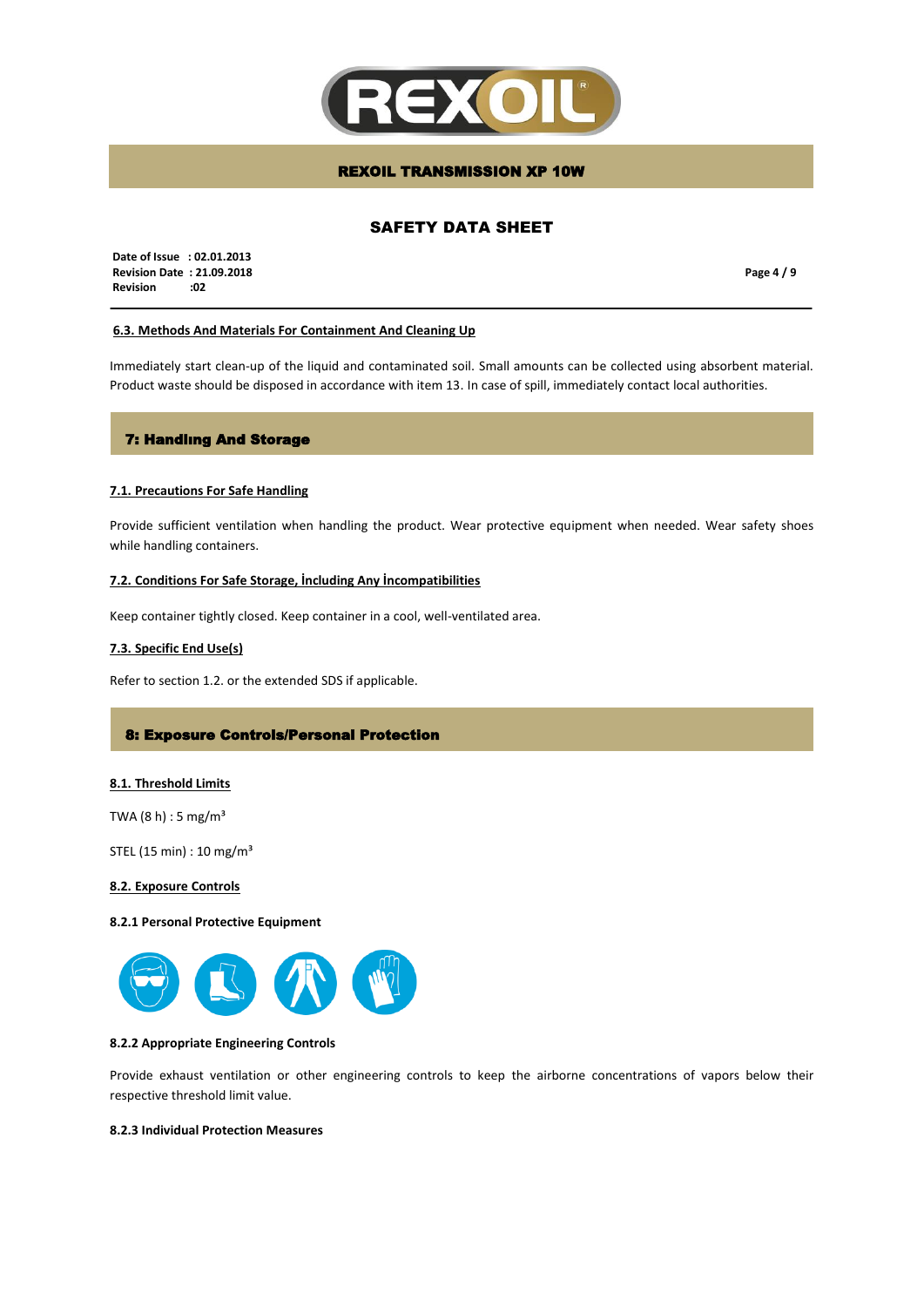

## SAFETY DATA SHEET

| Date of Issue : 02.01.2013<br><b>Revision Date: 21.09.2018</b><br><b>Revision</b><br>:02 | Page 5/9                                                                                                                                  |
|------------------------------------------------------------------------------------------|-------------------------------------------------------------------------------------------------------------------------------------------|
| Eye/face protection                                                                      | Safety glasses with side shields. Goggles with a face shield may be necessary depending on<br>quantity of material and conditions of use. |
| <b>Hand protection</b>                                                                   | Nitrile rubber, PVC disposable gloves. Change protective gloves often enough.                                                             |
| Skin and body<br>protection                                                              | Minimize any skin contact. Protective clothing when needed.                                                                               |
| <b>Respiratory protection</b>                                                            | Use appropriate respiratory protection if there is the potential to exceed the exposure<br>$limit(s)$ .                                   |

### 9: Physical And Chemical Properties

## **9.1. Information On Basic Physical And Chemical Properties**

| <b>Test</b>                                  | <b>Test Unit</b>   | <b>Values</b>      | <b>Test Method</b> |
|----------------------------------------------|--------------------|--------------------|--------------------|
| <b>Physical state</b>                        |                    | Liquid-Yellow      |                    |
| Odor                                         |                    | Petroleum.         |                    |
| <b>Odor threshold</b>                        |                    | Not available.     |                    |
| pH                                           |                    | Not available.     |                    |
| <b>Pour Point</b>                            | 2C                 | $Max -30$          | <b>ASTM D 6749</b> |
| Initial boiling point and boiling            |                    | Not available.     |                    |
| <b>Evaporation rate</b>                      |                    | Not available.     |                    |
| Flammability (solid, gas)                    |                    | Not available.     |                    |
| Upper/lower flammability or explosive limits |                    | Not available.     |                    |
| Vapor pressure                               |                    | Not available.     |                    |
| <b>Vapor density</b>                         |                    | Not available.     |                    |
| Density, 15 ºC                               | g/cm <sup>3</sup>  | 0,85-0,89          | <b>ASTM D 4052</b> |
| <b>Solubility</b>                            |                    | insoluble in water |                    |
| Partition coefficient (n-octanol/water)      |                    | Not available.     |                    |
| <b>Decomposition temperature</b>             |                    | Not available.     |                    |
| Viscosity, 100 °C                            | mm <sup>2</sup> /s | $5,5 - 8,5$        | ASTM D 445         |
| <b>Explosive properties</b>                  |                    | Not available.     |                    |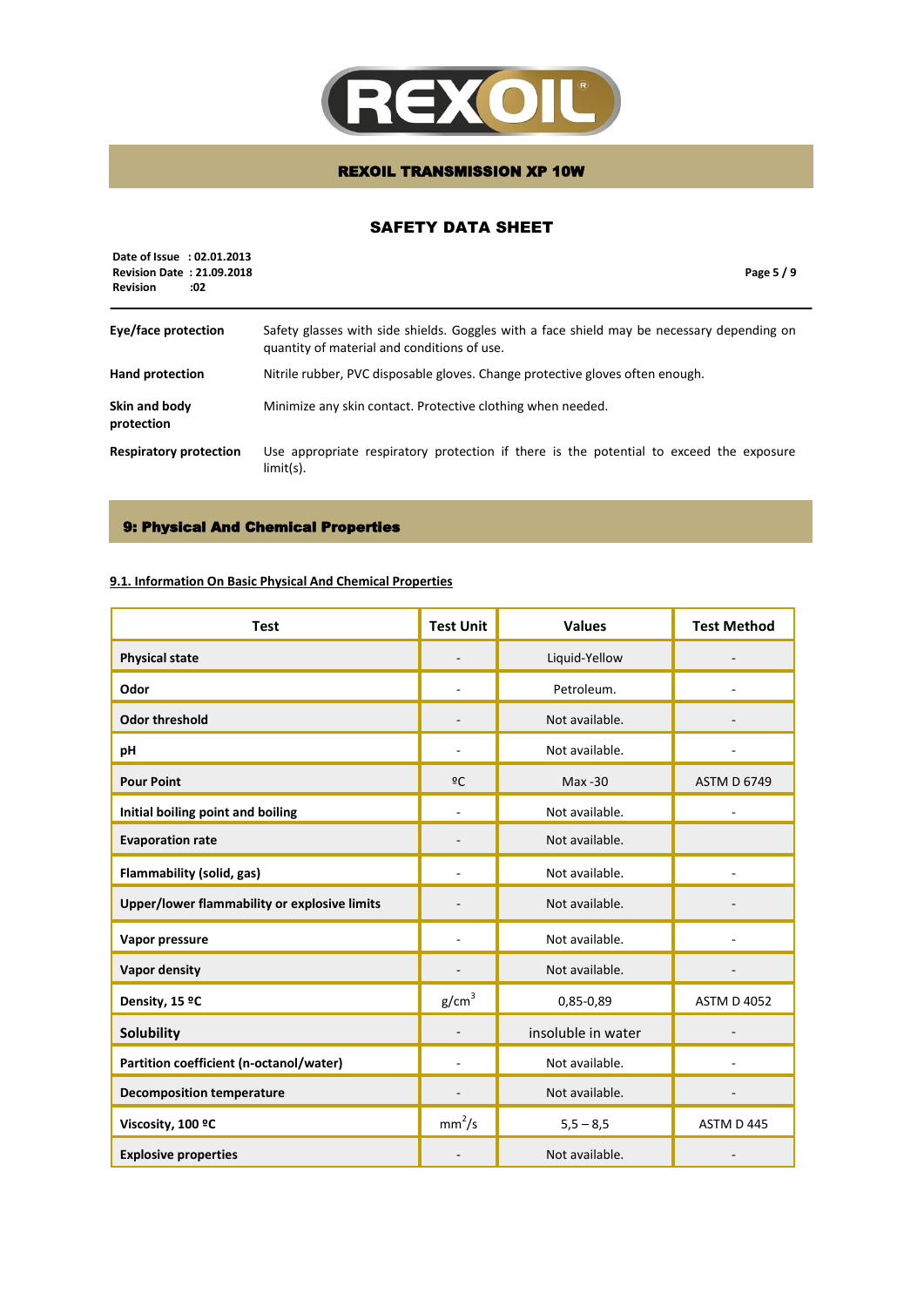

## SAFETY DATA SHEET

 **Date of Issue : 02.01.2013 Revision Date : 21.09.2018 Revision** 

**Page 6 / 9**

| <b>Oxidizing properties</b> | $\overline{\phantom{a}}$ | Not available. | $\overline{\phantom{a}}$ |
|-----------------------------|--------------------------|----------------|--------------------------|
| <b>Flash Point</b>          | ºC                       | Min. 200       | ASTM D 92                |

**9.2. Further information**

No specific data.

## 10: Stability And Reactivity

#### **10.1. Reactivity**

No specific test data related to reactivity available for this product or its ingredients.

# **10.2. Chemical Stability**

The product is stable.

## **10.3. Possibility Of Hazardous Reactions**

Not determined.

### **10.4 Conditions To Avoid**

High temperatures, sparks, and open flames.

## **10.5 Incompatible Materials**

Strong oxidizing and reducing agents.

### **10.6 Hazardous decomposition products**

No specific data.

## 11: Toxicological Information

### **11.1. Information on toxicological effects**

| <b>Acute toxicity</b>                            | No specific data.                  |
|--------------------------------------------------|------------------------------------|
| <b>Skin irritation</b>                           | May irritate slightly the skin.    |
| Serious eye damage/ eye irritation               | May irritate slightly the the eyes |
| Carcinogenicity                                  | No specific data.                  |
| <b>Reproductive toxicity</b>                     | No specific data.                  |
| Specific target organ toxicity - single exposure | No specific data.                  |
| Specific target organ toxicity - repeat exposure | No specific data.                  |

## 12: Ecological Information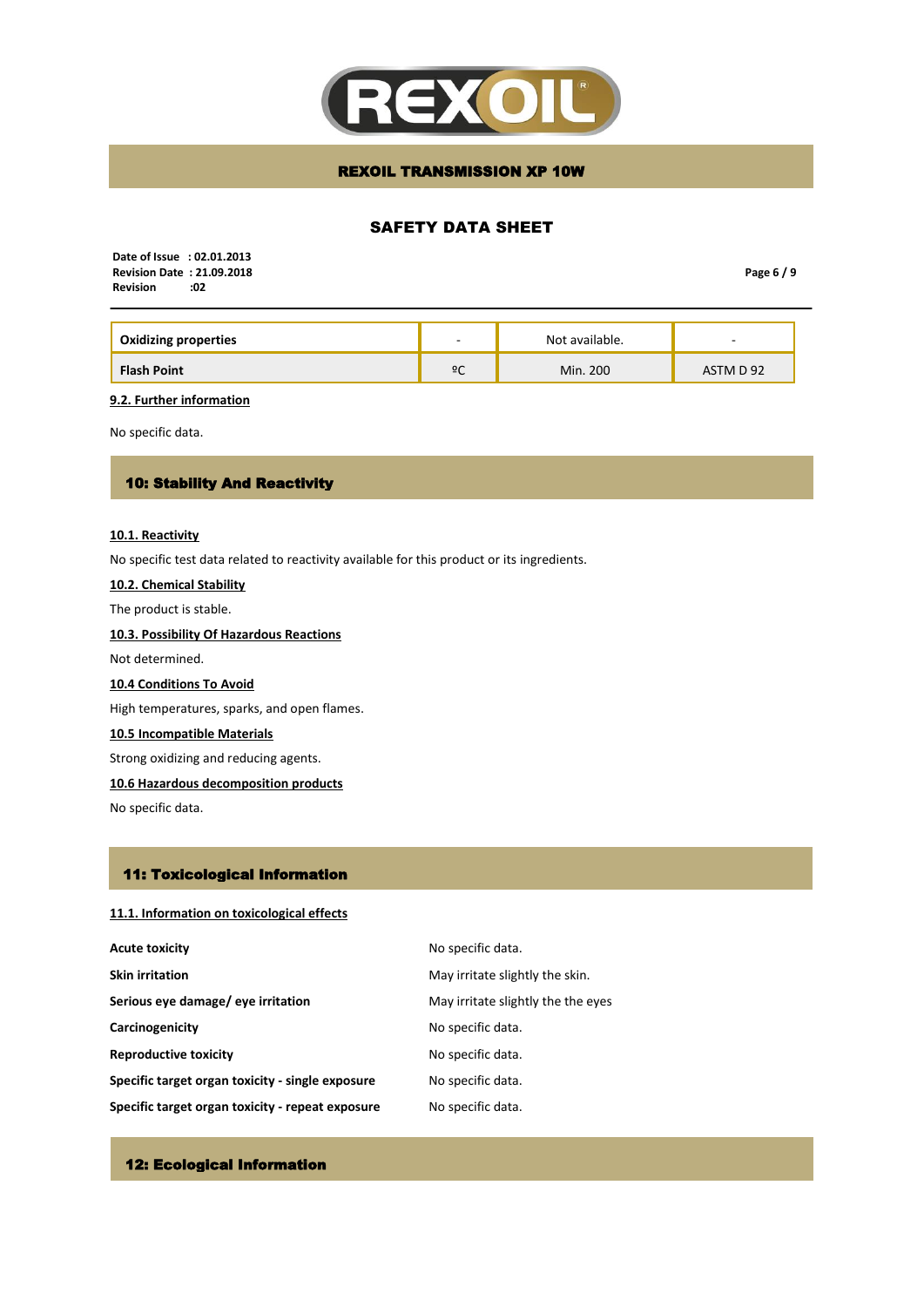

## SAFETY DATA SHEET

 **Date of Issue : 02.01.2013 Revision Date : 21.09.2018 Revision :02**

**Page 7 / 9**

### **12.1. Toxicity**

Daphnia EC50/48h: 101.0000 mg/l

Algae IC50/72h : 101.0000 mg/l

Fish LC50/96h : 101.0000 mg/l

**12.2. Persistence and degradability** 

No specific data.

**12.3. Bioaccumulative potential**

No specific data.

#### **12.4. Mobility**

Product does not evaporate from surface soil or water. It is insoluble in water. Product can penetrate soil until reaching the surface of ground water. Base oil hydrocarbons can be adsorbed onto organic material in soil or sediment.

#### **12.5. Results of PBT and vPvB assessment**

No specific data.

### **12.6. Other adverse effects**

No specific data.

### 13: Disposal Considerations

### **GENERAL INFORMATION**

Dispose of waste and residues in accordance with local authority requirements.

#### **DISPOSAL METHODS**

Incinerate with provision for removal of effluent gases by scrubber.

#### 14: Transport information

Not dangerous goods in the meaning of ADR/RID, ADNR,IMDG-Code, ICAO/IATA-DGR

## **14.1. UN No**

Not applicable.

**14.2. Proper shipping name**

Not applicable.

### **14.3. Transport hazard class(es):**

Not applicable.

## **14.4. Packaging group**

Not applicable.

#### **14.5. Environmental hazards:**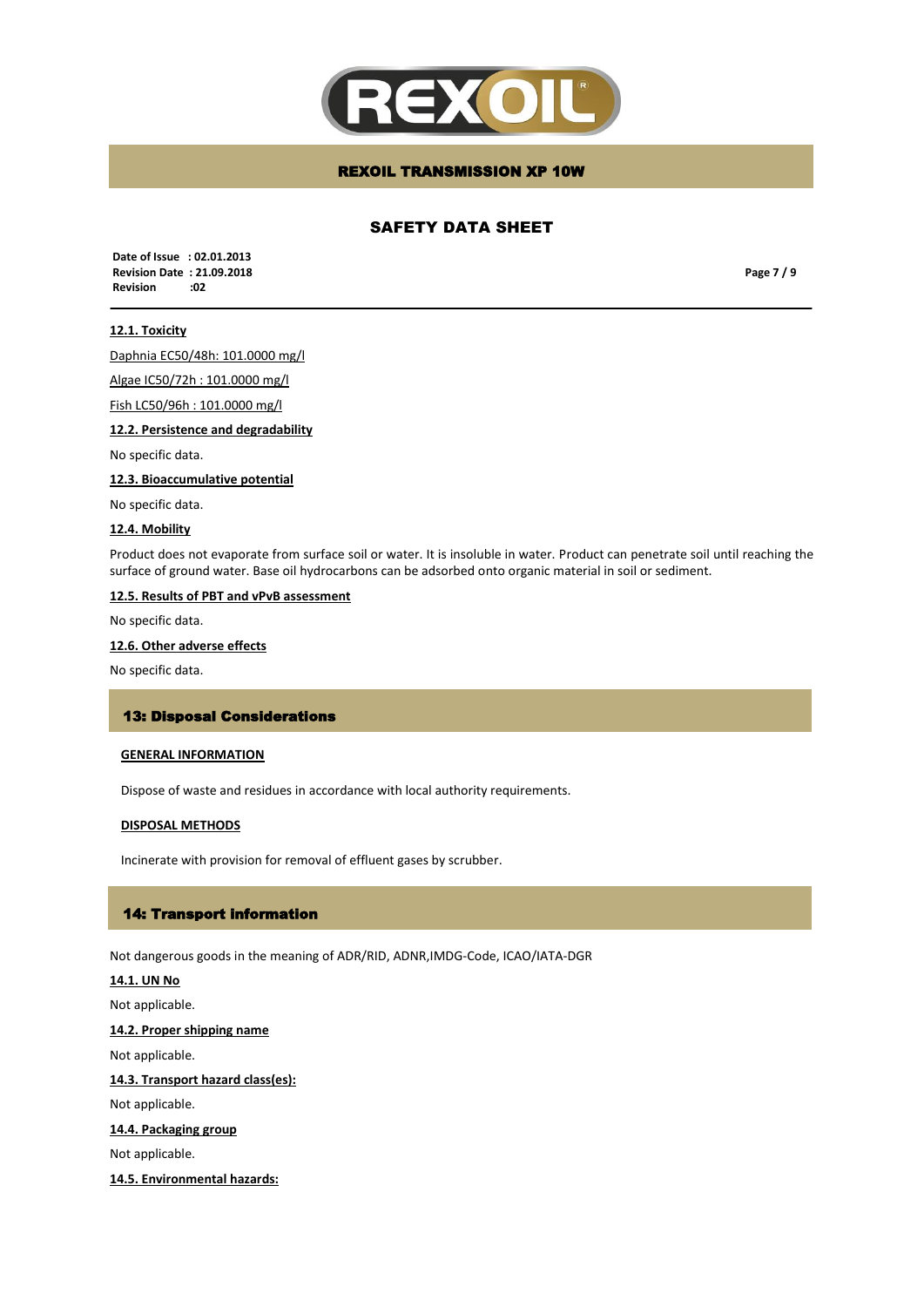

## SAFETY DATA SHEET

 **Date of Issue : 02.01.2013 Revision Date : 21.09.2018 Revision :02**

**Page 8 / 9**

#### Not applicable.

**14.6. Special precautions for user**

Not applicable.

**14.7. Transport in bulk according to Annex II of MARPOL 73/78 and the IBC Code**

Not applicable.

### 15: Regulatory Information

### **15.1. Safety, health and environmental regulations/legislation specific for the substance or mixture**

Product is classified and labeled in accordance with the procedures and principles stipulated in the EU Directive and ' Regulations on the preparation of safety data sheets on hazardous substances and mixtures (13.12.2014- 29204 numbered Official Gazette) '', '' The regulation on preparation and distribution of safety data sheets on hazardous materials and preparations (26/12/2008 to 27092 Rep.".

#### 16: Other Informatıon

#### **Revısıon Statement:**

This Safety Data Sheet is Revision 2. Product is classified and labeled in accordance with the procedures and principles stipulated in the (13.12.2014- 29204 numbered Official Gazette) '', '' The regulation on preparation and distribution of safety data sheets on hazardous materials and preparations

#### **Explanations of the abbreviations**

| <b>ADR</b>             | European Agreement concerning the International Transport of Dangerous Goods by Road |
|------------------------|--------------------------------------------------------------------------------------|
| <b>IATA</b>            | The International Air Transport Association                                          |
| <b>IMDG</b>            | International Maritime Dangerous Goods Code                                          |
| <b>MARPOL</b><br>73/78 | International Convention for the Prevention of Pollution from Ships                  |
| <b>PBT</b>             | Persistent Bioaccumulative Toxic                                                     |
| <b>RID</b>             | Regulations concerning the International Transport of Dangerous Goods by Rail        |
| <b>STEL</b>            | Short Term Exposure Limit                                                            |
| <b>TWA</b><br>vPvB     | 8-hour Time Weighted Averages<br>Very Persistent Bioaccumulative Toxic               |

#### **Information sources**

-ESIS (European chemical Substances Information System), http://esis.jrc.ec.europa.eu/

- REACH registered chemicals, http://echa.europa.eu/chem\_data\_en.asp